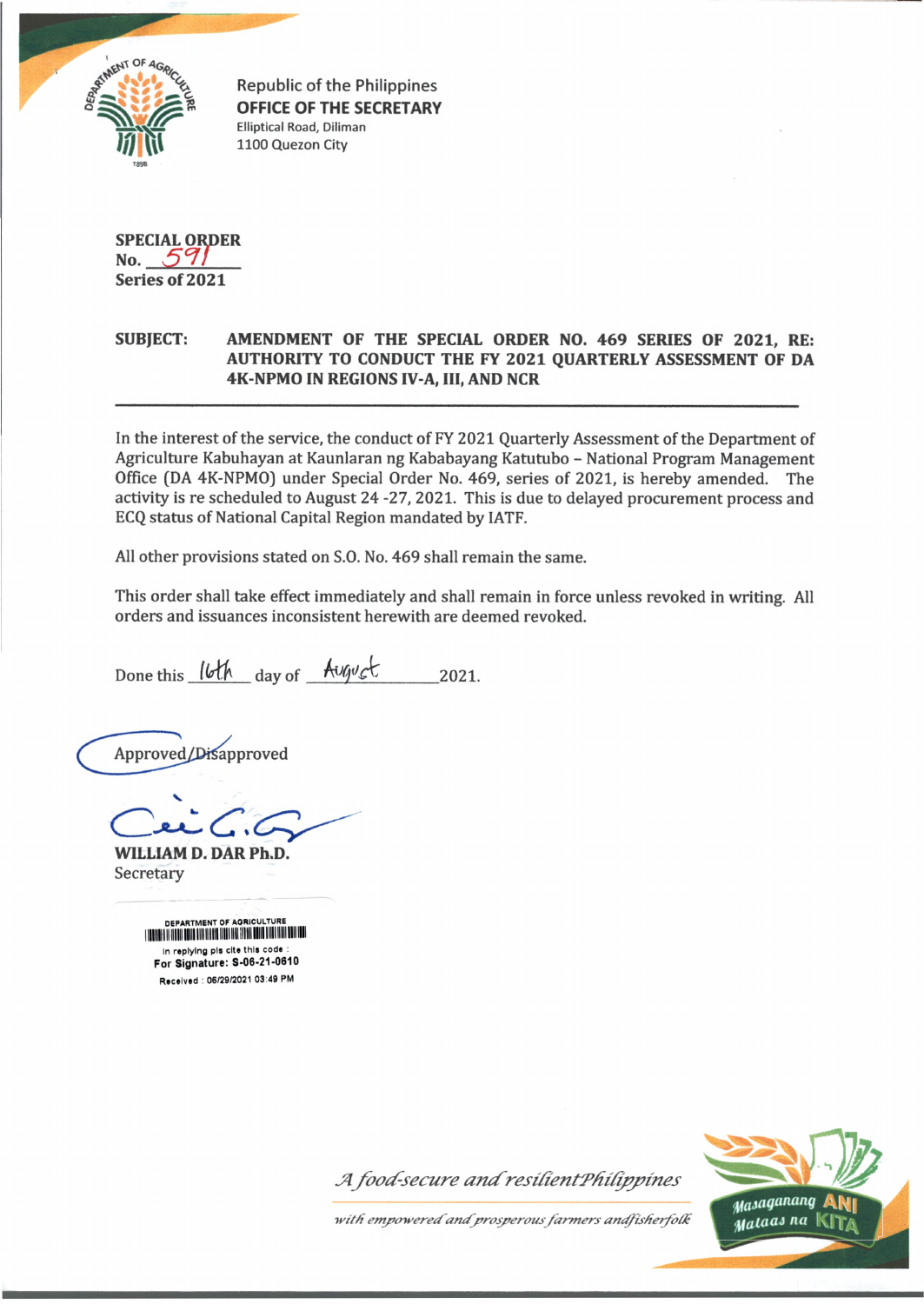

Republic of the Philippines OFFICE OF THE SECRETARY Elliptical Road, Diliman 1100 Quezon City

## **SPECIAL ORDER**

No. <u>2022</u> **Series of 2021**

**SUBJECT: AUTHORITY TO CONDUCT DA 4K-NPMO QUARTERLY ASSESSMENT IN AUGUST, OCTOBER, AND DECEMBER FOR FY 2021 IN REGION IV-A, REGION 3, AND NCR.**

The Department of Agriculture Kabuhayan at Kaunlaran ng Kababayang Katutubo (DA 4K) - National Project Management Office (NPMO) initiates staff and specialist assessment on the operationalization and effectiveness of the technical support and assistance needs for the implementation of the DA 4K Program at the national level. The DA 4K-NPM0 is hereby authorized to conduct QUARTERLY ASSESSMENT in August, October, December for FY 2021.

The objectives of the aforementioned activity aim:

- 1. To determine and establish the common understanding of the program with partner implementers on the system and process in the over-all DA 4K development objective, component, design, strategies, and implementation arrangements;
- 2. To identify and determine the limitations and capability of the program implementers at the National Program Management Office;
- 3. To plan the collaboration and coordination activities with concerned DA offices and National Commission on Indigenous Peoples (NC1P), as project implementers for the improvement of the system and strategies;
- 4. To provide action plan and strategies for program implementation

The Special Order hereby provides the specific number of personnel from the corresponding offices to attend and participate in the activity. Their participation is highly valuable and shall serve as basis for the program's thrust and strategy.

| <b>OFFICE</b>                                                          | <b>NO. OF PARTICIPANTS</b> |
|------------------------------------------------------------------------|----------------------------|
| Office of Under Secretary for Regulation/Oversight for<br>4K and MIADP |                            |
| Office of Assistant Secretary for Special Concern                      |                            |
| <b>4K Personnel and Staff</b>                                          | 16                         |
| <b>MIADP Technical Specialists</b>                                     |                            |
| <b>TOTAL</b>                                                           |                            |

The expenses for the conduct of the said activities, including expenses, lease of venue, food, accommodation, transportation, and supplies and materials for the quarter